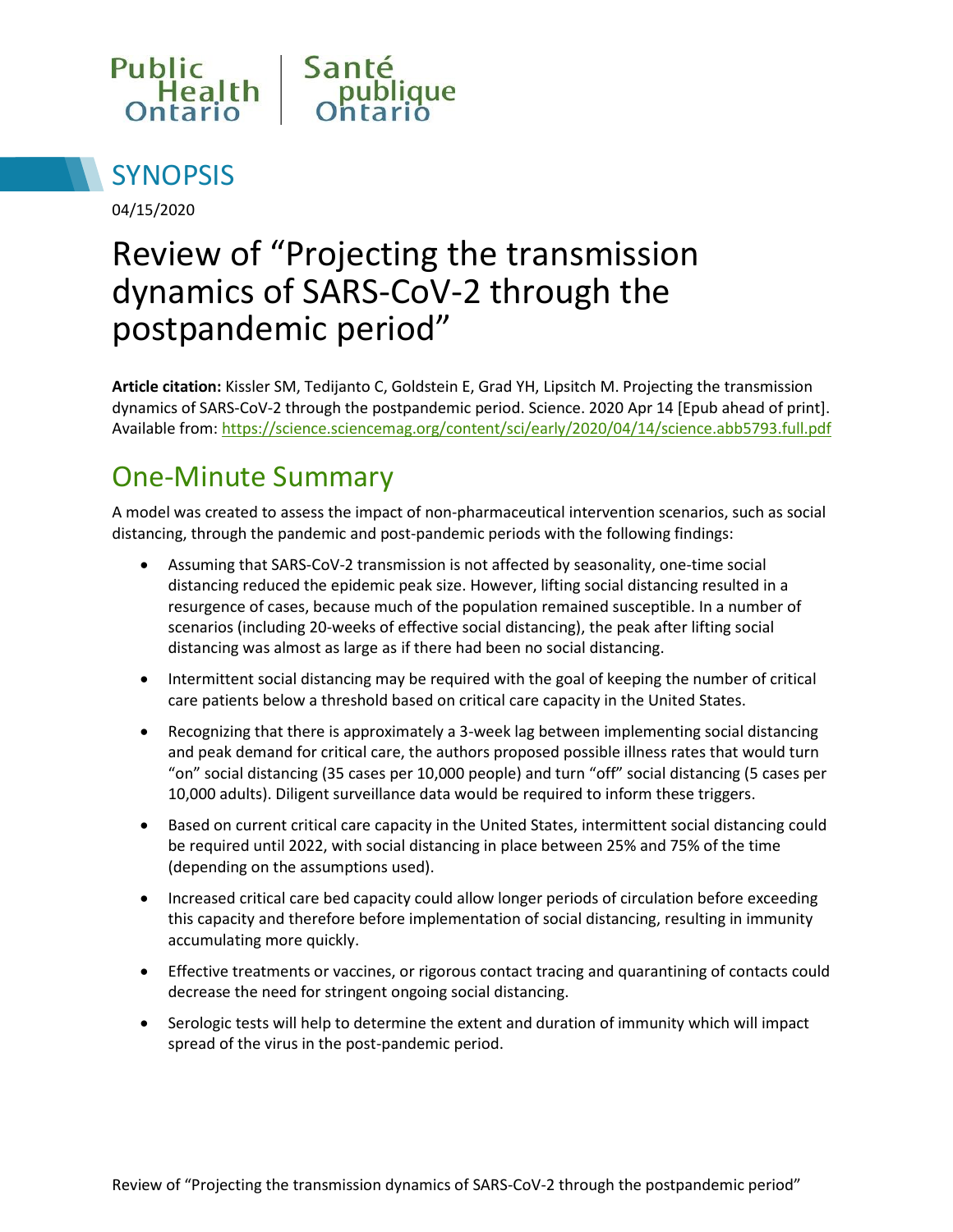# Additional Information

- Estimates of seasonality, immunity and cross-immunity to HCoV-OC43 and HCoV-HKU1 (two seasonal betacoronavirus which are in the same genus as SARS-CoV-2) from data from the United States were used as the basis for a SARS-CoV-2 model.
- The researchers varied the following parameters to assess their impact on circulation of SARS-CoV-2: 1) cross-protective immunity from HCoV-OC43 and HCoV-HKU1 on SARS-CoV-2; 2) seasonality of circulation of SARS-CoV-2; 3) maximum transmissibility  $(R_0)$  of SARS-CoV-2; and 4) duration of immunity to SARS-CoV-2.
- Parameters used in the model to assess the impact of interventions included: a latent period of 4.6 days; an infectious period of 5 days; R<sub>0</sub> ranged from 2.2 to 2.6 in the winter and 60% and 100% of that value in the summer (the latter indicating no seasonality to transmission); 3.08% of infections required hospitalization but not critical care and 1.32% required critical care; a mean duration of hospital stay of 8 days if critical care was not required, and if critical care was required, 6 days of non-critical care and 10 days in critical care. It was assumed that there was no cross-immunity between HCoV-OC43 or HCoV-HKU1 and SARS-CoV-2.

#### PHO Reviewer's Comments

As with any model, the outputs are contingent on the design of the model and the assumptions used to create the model. This is a rather complex model based on data from seasonal betacoronaviruses to which SARS-CoV-2 parameters were added.

## Citation

Ontario Agency for Health Protection and Promotion (Public Health Ontario). Review of "Projecting the transmission dynamics of SARS-CoV-2 through the postpandemic period". Toronto, ON: Queen's Printer for Ontario; 2020.

### Disclaimer

This document was developed by Public Health Ontario (PHO). PHO provides scientific and technical advice to Ontario's government, public health organizations and health care providers. PHO's work is guided by the current best available evidence at the time of publication.

The application and use of this document is the responsibility of the user. PHO assumes no liability resulting from any such application or use.

This document may be reproduced without permission for non-commercial purposes only and provided that appropriate credit is given to PHO. No changes and/or modifications may be made to this document without express written permission from PHO.